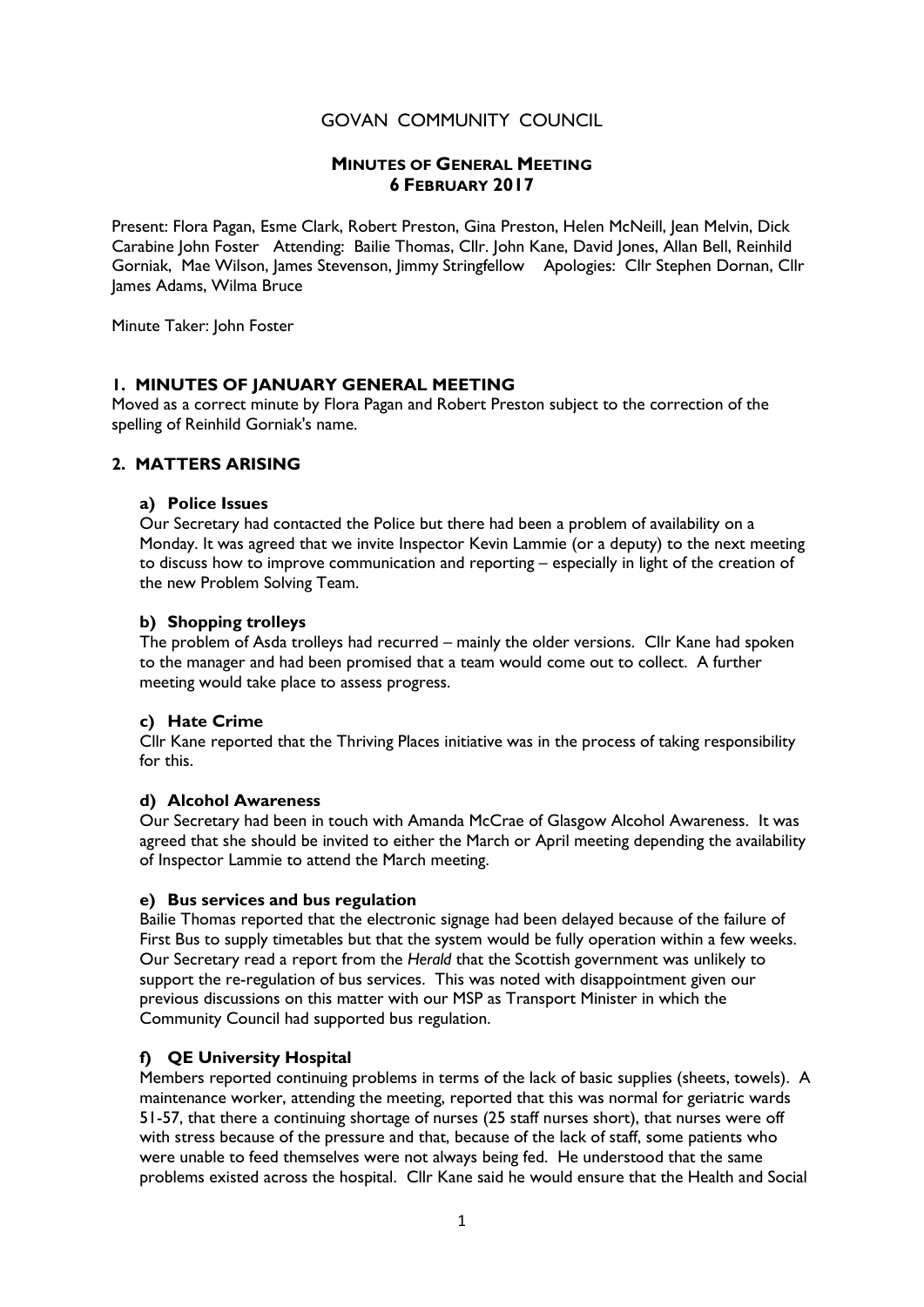Care Committee was informed. It was also agreed that the Community Council inform our MSP of our continuing serious concern at the under-resourcing of the hospital (and the health service in general). It was hoped that some nurses, living locally, would be able to attend the March meeting to report further.

## g) Cottages in Craigton Road

Mae Wilson reported that an Abatement Order had been served on the owners of the four flats in her block including herself. There were, she felt, difficulties in securing a response from some of the non-resident owners and this might present problems for her in terms of paying for the necessary repairs. James Stevenson, a tenant in the block, expressed concerns about the structural safety of the building. Cllr Kane said he would take this matter up with the relevant officer – especially as the Abatement Order was for routine repairs rather than to address structural safety.

# h) Stag Street/Govan Road

Robert Preston reported on the removal of the traffic lights and the traffic island and the reinstatement of his bus stop. He was very happy with this outcome.

# i) Greenfield School

Pat Cassidy was now making funding applications for restoration.

# i) Govan Community Budgeting Event

All those responsible were congratulated on the success of the event which had seen musical contributions from local primary schools as well as the distribution of £25,000 to local voluntary groups. Sixteen groups secured their full request and another three a substantial part.

## k) Mary Barbour statue

This was currently being cast in bronze. Together with the stone base the total weight would be five tons and would require planning permission as street furniture. Cllr Kane reported that it was still hoped to have the statue in place early in May. The Remember Mary Barbour Committee was congratulated on progress.

## l) City Council budget

This would be set on 16 February. Although a little more cash may become available as a result of the pressure exerted in the Scottish Parliament over the setting of the Scottish budget in the previous week and the Council's own decision to raise Council Tax by 3 per cent, this would still mean massive cuts in Glasgow of up to  $£150m$  over two years. It was likely that some cuts could be mitigated by the use of reserves but the cuts overall would still be very serious. Cllr Kane reported that the aggregate cuts over the past decade left Glasgow's annual income  $£310m$ less than it had been in 2007. The Community Council deplored the size of the cuts and its consequences for public services.

## m) Potholes: the need for full resurfacing

Baillie Thomas stressed that wherever possible this was being done and that substantial progress had been made. Flora Pagan reported on new potholes on Langlands Road west of Pirrie Park.

## n) Development of the graving dock site

Our Secretary reported on the presentation by the City Council and the developers on plans for housing together with the retention of public space and the restoration of the historic features. Bailie Thomas reported that there would be public consultations on 4 and 25 March. The first would be for community views and the second for the planners to give responses. It was agreed that Community Council representation was important – particularly to ensure that the type of housing being built was affordable and available for local people.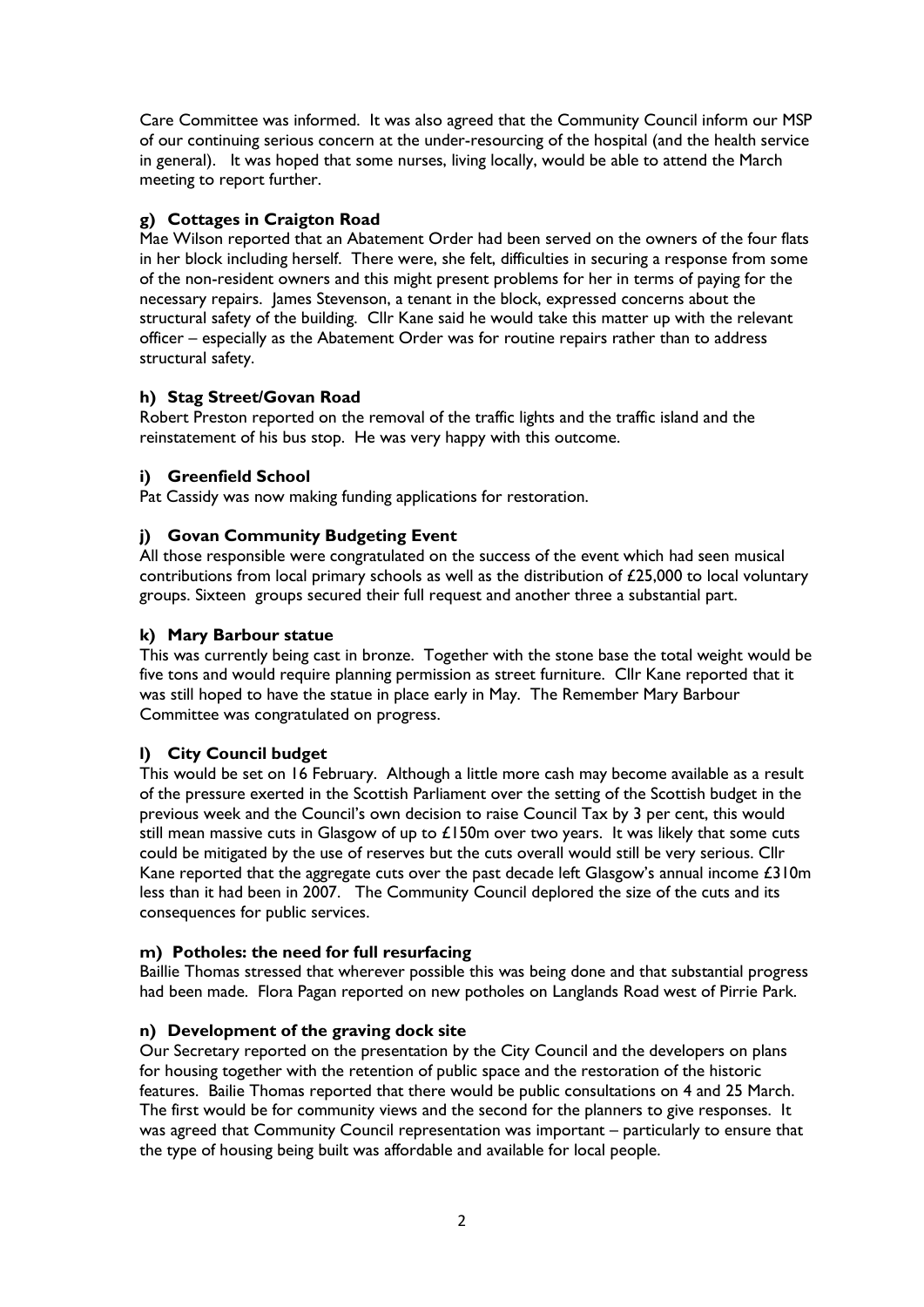## o) Match Day parking restrictions around Ibrox

Our Secretary reported on the presentation by Rangers and the City Council regarding the introduction of a scheme for restricted parking in the Ibrox area – extending as far as Craigton Road – on match days. Local residents would be able to purchase a permit for visitors for  $\mathcal{L}10$ in perpetuity. There were some concerns that the scheme would have overspill implications for Govan. In these circumstances there might be reason to seek an extension of the area to protect local residents – but they in turn would have to seek the  $\pounds$  10 permits for any visitors they might have. It was agreed that representation at the next stage of the consultation was important.

## 3. COMMUNITY COUNCIL ORGANISATION

### a) Membership

As agreed at the previous meeting, there was consideration of our earlier correspondence with those three members who had not attended over a three month period. As one member, Sandy Black, had not responded by the deadline, it was agreed to declare the place vacant and to organise a by-election. The officers would be in touch with the CCRC to make arrangements.

### b) Accounts

The Secretary reported that the accounts were imminently expected from our new Independent Scrutineer.

### 4. PLANNING

### a) 847 Govan Road: hot food shop

It was reported that permission had been granted but with a restriction of 11 p.m, closing time.

### 5. CORRESPONDENCE

### a) Garden Party at Holyrood Palace on 4 July

The invitation was read. No member was available to attend.

### b) Oral history project regarding the Govan docks

Docks Preservation Society asking for those with memories of working in the docks

### c) Humza Yousaf MSP

Details of surgeries were made available

## 6. COUNCILLORS' REPORTS

### Councillor Kane reported: youth vandalism

 Councillor Kane reported on the long-running problem of youth vandalism and disorder that had climaxed with the attack on a police van in McKechnie Street and on the staff of Elder Park Library. Evening opening had been suspended as a result. He had had discussions with Inspector Lammie who was now developing a response that would include an hourly police presence at the Library and some detailed policing arrangements. Councillor Kane also stressed the need for a continuation of diversionary youth work.

## 7. OTHER BUSINESS

a) Shaw Street/Langlands Road corner